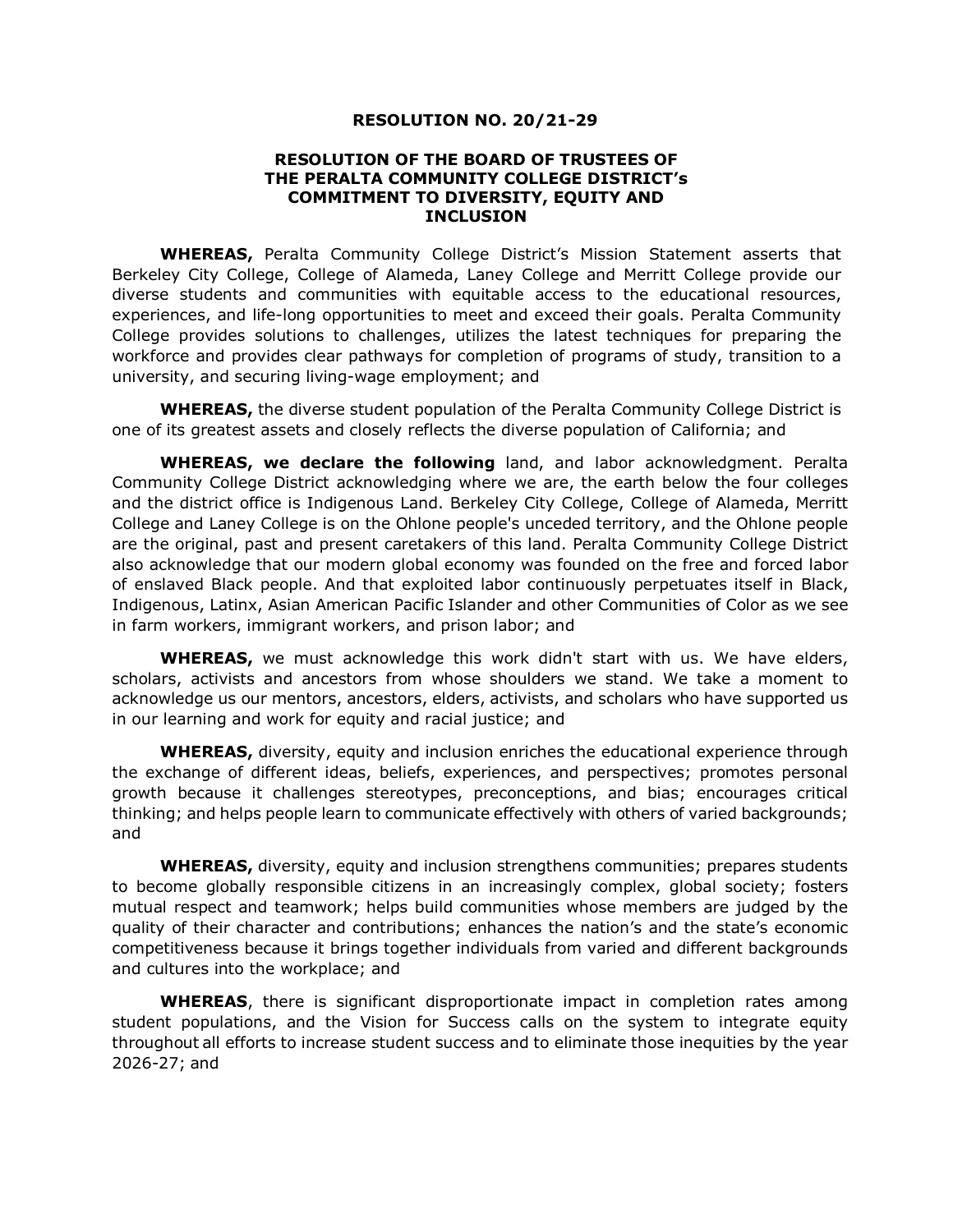**WHEREAS,** Peralta Community College District has adopted Vision for Success goals centered on improving student's success; and

**WHEREAS,** faculty and staff diversity is a driver for the educational achievement and the social mobility of students; documented by established peer reviewed literature that affirms that students who benefit from a racially and ethnically diverse faculty are better prepared for leadership, citizenship, and professional competitiveness; and

**WHEREAS,** recognizing the importance of faculty and staff as key drivers of student success, the Board of Governors of the California Community Colleges has adopted the Diversity, Equity and Inclusion Integration Plan, consisting of hiring, recruitment and retention strategies to address the lack of diversity among full-time and part time faculty, classified staff and educational administrators. The Board of Governors also adopted Title 5 regulation changes acknowledging that racism, discrimination, and biases exist and the goal is to eradicate them from our system and embrace diversity; and

**WHEREAS,** Peralta Community College District is a public California Community College District, and accepts the responsibility to address the needs of the diverse institutions and populations within its service area; and

**WHEREAS,** Peralta Community College District will take the following actions to support diversity, equity and inclusion at our colleges

·Students: efforts to include the student voice to inform Board policies and actions related to faculty and staff diversity

·Board Policies: statements by the board in support of diversity, equity and inclusion

·Human Resources: identify actions to address underrepresentation in current staffing

·Equal Employment Opportunity Plan: actions related to faculty and staff diversity supported by national, state and local data

·Equity Plans: district board review and update to the Equity Plans with the goal of infusing actions to uplift the most vulnerable and socially disadvantages students in our system

·Professional development: efforts to support increased cultural competencies among staff and faculty and understand implicit bias

·Campus climate and curriculum: campus dialogue, audit of classroom climate and action plans to create inclusive classrooms and anti-racist curriculum

·Employees: commit to the development of training and practices that foster equity, inclusion, diversity and antiracist behaviors among staff, faculty and administrators